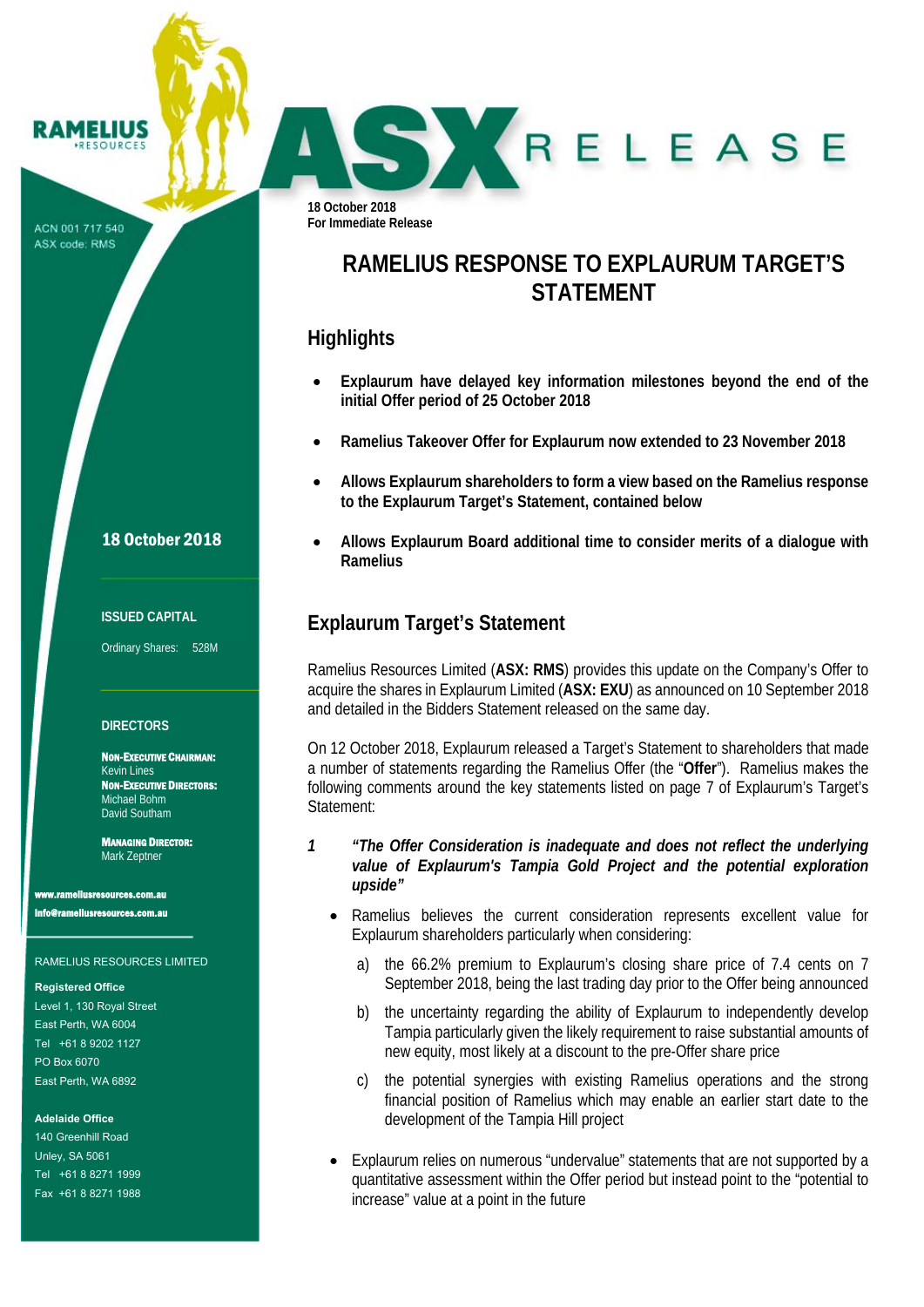- Explaurum refers to the "ungeared post-tax value" of the Tampia Gold Project, yet provides no additional information as to how the project will be funded and the consequential effect on underlying value per share as a result of this funding process
- Explaurum has failed to provide an independent assessment or basis for its "undervalue assertions" and there is no certainty that such assessment will be provided in the future.
- Ramelius notes that the volume weighted share price of Explaurum since the announcement of the offer has traded at a discount to the volume weighted implied Ramelius Offer price over the same period. Further, Explaurum itself acknowledges that, but for the existence of the Offer, the EXU share price may fall.
- Explaurum has failed to provide any basis for its assertion that Mace will deliver a JORC-compliant mineral resource of any nature.

## *2 "The timing of the Offer is highly opportunistic and made at a time when not all potentially material information is available to Explaurum Shareholders"*

 Ramelius engaged in an initial dialogue with Explaurum management on 14 June 2018, post the release of the Tampia Feasibility Study on 30 May 2018. After several efforts to engage in dialogue with the Explaurum Board, including efforts to exchange data under a Confidentiality Agreement, Ramelius subsequently made the Offer direct to shareholders. Ramelius believed Explaurum was not in possession of any additional material information that had not already been released to the ASX under its continuous disclosure obligations.

### *3 "By accepting the Offer without all potentially material information, Explaurum Shareholders risk making a decision which is not fully informed and will not be able to accept a superior offer from another bidder if such an offer is made"*

 Explaurum has been afforded considerable time in which to articulate to its shareholders the value within its current asset base and at this stage no alternative offers, superior or otherwise, have been presented to their shareholders.

### *4 "Ramelius' plan for the future development and operation of the Tampia Gold Project and the Mace Discovery is uncertain"*

- Ramelius' development and operating intentions for Tampia are straightforward:
	- a. The Company intends to conduct a thorough review of the merits of Explaurum's current plans to develop the Tampia Hill project on a stand-alone basis.
	- b. If, as a result of this Strategic Review, alternate development paths with superior economic outcomes present themselves, then Ramelius will make capital and development decisions in the best interests of all stakeholders, including shareholders and the local communities.
	- c. As an experienced developer and miner of gold projects, Ramelius is comfortable that this process will be robust and defensible irrespective of the final development decision.
- Ramelius produced over 200,000 oz of gold in FY2018 and finished the September 2018 quarter with more than A\$100M in cash and gold. Ramelius is an experienced operator in a very strong financial position. As a result, it can, with confidence, deploy capital in a manner that provides a large degree of certainty around the development of Tampia Hill and other projects within the vicinity of its existing Edna May mine, be it on a stand-alone basis or by accessing potential benefits through the use of existing infrastructure.

## *5 "Explaurum has an existing clear strategy and plan to develop the Tampia Gold Project"*

- Explaurum has not articulated a plan as to how they intend to fund and construct the development of the Tampia gold project in a manner that adds value for shareholders over and above the Ramelius Offer; particularly once the effect of share price dilution from capital raisings, potential financial structuring imposts of corporate debt and a requirement for additional working capital over and above initial project capital expenditure are considered.
- Ramelius highlights that whilst the upfront capital of Tampia Hill is \$118.5 million, the actual funds required to establish the project, satisfy any upfront debt servicing requirements, adequately continue exploration and cover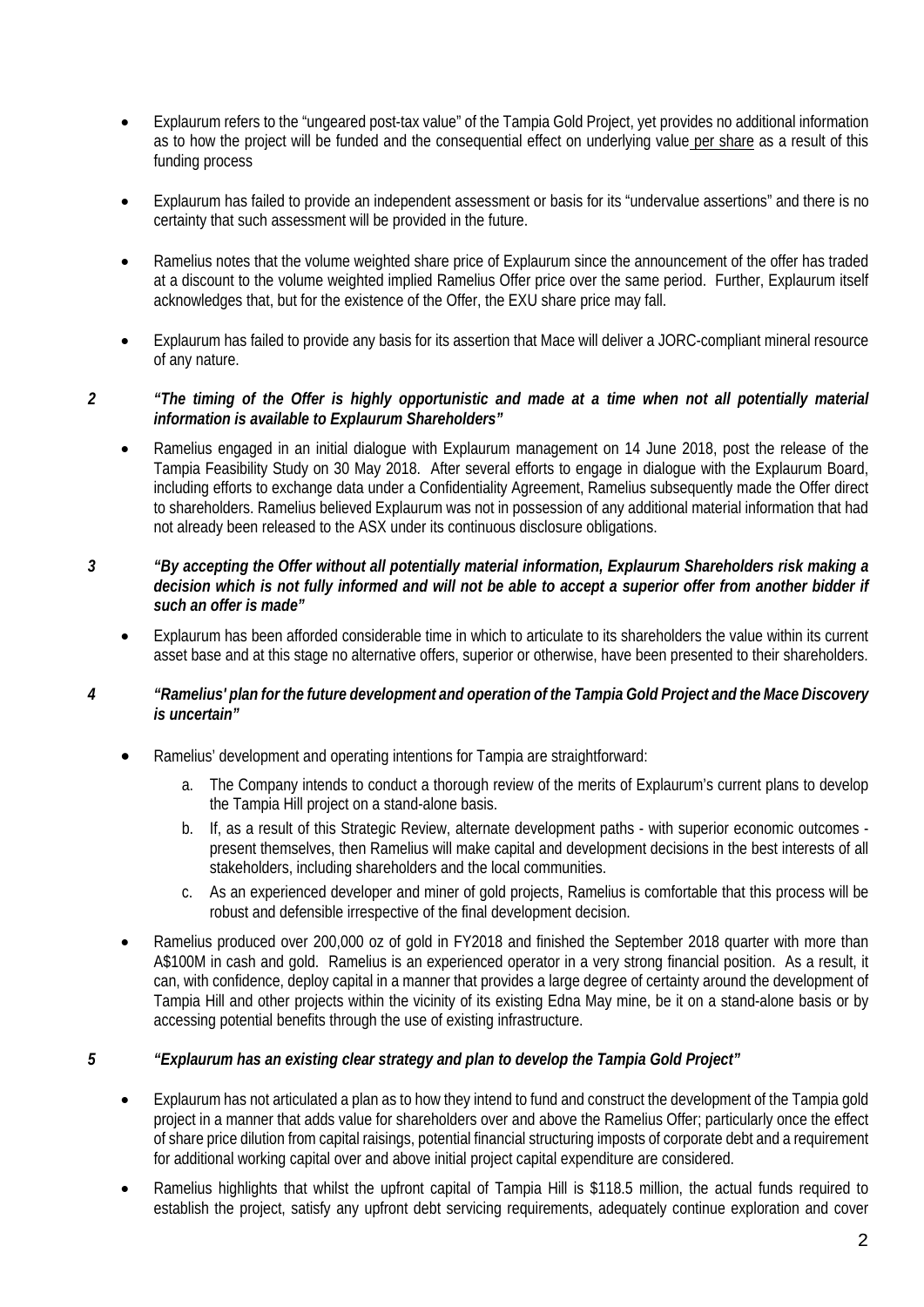corporate overheads may be materially higher. This total funding requirement needs to be disclosed to the market so EXU shareholders can adequately value the development alternatives.

### *6 "By accepting the Offer and becoming a Ramelius Shareholder, Explaurum Shareholders would reduce their exposure to the Tampia Gold Project - a higher grade, longer life asset with forecast lower operating costs than the Ramelius assets – and the Mace Discovery"*

 Ramelius sees the reduction of funding risks for project development and the potential synergies associated with the use of the existing Edna May infrastructure as more than offsetting any material dilution of relevant interests in Tampia, which would likely occur if Tampia was to remain independently held.

Further to this, Ramelius provides the following commentary in regard to the statements on page 8 and 9 of Explaurum's Target's Statement:

### *Section 1.1 of Target's Statement*

### *"Disproportionate contribution to the merged group – Explaurum would contribute 41% of the merged groups attributable reserves yet only receive a shareholding of 19% of the merged group"*

 Reserves are not the only measure of contribution to a merged entity, noting that currently Explaurum only owns 90% of the undeveloped Tampia Reserves, and Explaurum's contribution to other key metrics such as mineral resources, exploration tenure, cash, operating revenue, cash flow and net assets is considerably lower, or indeed, nil.

*"Asset quality – Ramelius' operating mines, taken together, have a shorter Reserve life (including 2.5 years for Edna May underground), higher AISC (\$1,191/oz overall AISC in 2018); \$1,242/oz AISC forecast for Edna May underground) and lower grade Reserves (overall grade of 1.6g/t for Ore Reserves, with Edna May's overall grade at 1.1g/t) compared to the Tampia feasibility study. Your directors believe that the Offer does not appropriately compensate Explaurum Shareholders for the dilution in asset quality"* 

 Ramelius' assets have delivered \$92.9M of operating cashflow in the past four financial years at an AISC of between A\$1,150-\$1,200/oz and total Ore Reserves are at the highest point in the Company's history. The ability of Explaurum to deliver on the feasibility studies' capital costs, development timeline and projected AISC present a significant risk, as highlighted by recent new projects in Western Australia where additional equity has been required to fund cost over-runs and project delays stemming from inherent risks around plant commissioning costs and time frames.

### *"Operational risks – Edna May's transition from an open pit mine to an underground mine presents operational risk that have not yet been fully addressed by Ramelius"*

 Ramelius has successfully transitioned from open pit to underground mining at the Wattle Dam (2008) and Vivien (2014) operations and is currently in progress to do the same at the Shannon project at Mt Magnet. Ramelius believes it has the management team and operational skillset to smoothly transition at Edna May.

# **Extension of Offer Period**

On 10 September 2018 Ramelius Resources Limited (**ASX:RMS**) announced its intention to make an off-market takeover bid for all of the fully paid ordinary shares in Explaurum Limited **(ASX: EXU)** ("The Offer").

Ramelius has extended the closing date of the Offer to 23 November 2018 in order to allow for:

- Explaurum shareholders being able to consider the Ramelius response to a number of the statements in the Explaurum Target's Statement (as outlined in this ASX Release);
- Further dialogue with the Explaurum Board in the event that they wish to engage to add additional value for their shareholders by more clearly articulating their view on value to Ramelius.